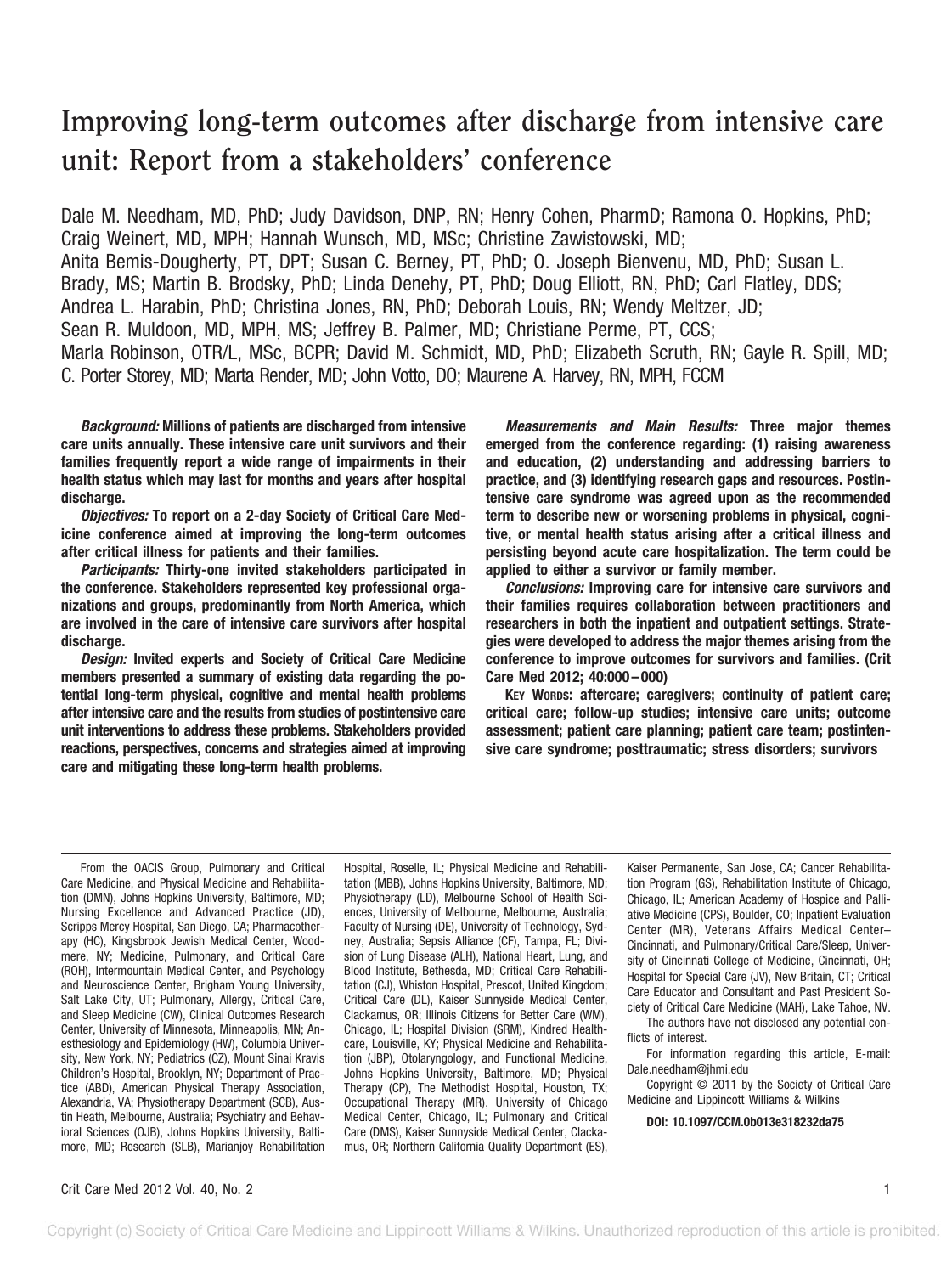This report summarizes the<br>
findings of a conference con-<br>
vened by the Society of Criti-<br>
cal Care Medicine on Septem-<br>
ber 27 and 28, 2010. The purpose of the findings of a conference convened by the Society of Critical Care Medicine on Septemconference was to inform stakeholders from the rehabilitation, outpatient, and community care settings of the longterm consequences of critical illness, and to initiate improvements across the continuum of care for intensive care survivors (1) and their families (2). The specific goals established when planning the conference are described in Table 3.

The long-term consequences of critical illness are growing in importance as the aging population increases demand for critical care and the short-term mortality after critical illness decreases (3–5). Annually in the United States, millions of patients are surviving critical illness (6). Many existing studies demonstrate the physical, cognitive, and mental health impairments experienced by some intensive care survivors, and the mental health impairments experienced by some family members (2, 7–9). A literature review identified intensive care unit (ICU)-based interventions that may reduce these impairments (9). However, much less is known about post-ICU interventions for improving survivor and family outcomes. Hence, the conference brought together ICU practitioners and stakeholder groups that provide care after ICU discharge. Efforts were made to obtain input from international experts along with perspectives from a range of predominantly North American disciplines, groups, and professional organizations outside of the critical care community (Table 1).

The conference began with presentations aimed at informing attendees of potential long-term consequences of critical illness and the results of post-ICU interventional research. Thereafter, stakeholder input and perspectives were shared regarding the conference goals. This report does not specifically review the long-term consequences of critical illness, as summarized elsewhere (Table 2) (2, 7, 9). This report is organized around three major themes developed from the conference discussion: raising awareness and education; understanding and addressing barriers to best practice; and identifying research gaps and resources. These themes and the entire conference report were based on a consensus of conference attendees that was developed and documented during the conference and reviewed, in detail, during preparation of this report. Preparation of the report was an iterative process that incorporated input, and received approval, from all attendees.

### **Raising Awareness and Education**

Attendees believed that establishing basic nomenclature to describe post-ICU impairments is fundamental to advance awareness and facilitate education. Groups targeted for education included clinicians, survivors, families, healthcare administrators, third-party payers, and policymakers.

# **Nomenclature for Post-ICU Impairments**

The major categories of potential post-ICU morbidities include new or worsened impairments in physical, cognitive, and mental health. Neuromuscular weakness is an important physical impairment (10 –12). An expert consensus framework for ICUrelated neuromuscular weakness has been established (13). This framework recommends the term "ICU-acquired weakness" to describe diffuse, symmetric, generalized muscle weakness (detected by physical examination and meeting-specific strengthrelated criteria) that develops after the onset of critical illness without other identifiable cause. Among patients with ICU-acquired weakness, the framework provides definitions for "critical illness polyneuropathy," "critical illness myopathy," and "prolonged neuromuscular blockade" primarily based on electromyography and nerve conduction studies. The term critical illness neuromyopathy is recommended for patients with critical illness polyneuropathy and probable or definite critical illness myopathy.

For cognitive impairments after critical illness, no widely accepted terminology exists but they are commonly referred to as "longterm cognitive impairments." Psychiatric

**Table 1.** Conference attendees

| Organization or Perspective Represented                                   | Representative's Name                                                           |
|---------------------------------------------------------------------------|---------------------------------------------------------------------------------|
| Society of Critical Care Medicine                                         | Maurene Harvey, RN MPH (Co-Chair)                                               |
| Conference Planning Committee                                             | Judy Davidson, DNP, RN (Co-Chair)                                               |
|                                                                           | Henry Cohen, PharmD                                                             |
|                                                                           | Ramona O. Hopkins, PhD                                                          |
|                                                                           | Dale M. Needham, MD, PhD                                                        |
|                                                                           | Craig Weinert, MD                                                               |
|                                                                           | Hannah Wunsch, MD, MSc<br>Christine Zawistowski, MD                             |
| Invited external experts                                                  | O. Joseph Bienvenu, MD, PhD                                                     |
|                                                                           | Christina Jones, RN, PhD                                                        |
|                                                                           | Linda Denehy, PT, PhD                                                           |
|                                                                           | Susan Berney, PT, PhD                                                           |
|                                                                           | Doug Elliott, RN, PhD                                                           |
| American Physical Therapy Association                                     | Anita Bemis-Dougherty, PT (Associate Director,<br>Department of Practice)       |
|                                                                           | Christiane Perme, PT, CCS (Member)                                              |
| American Academy of Hospice and<br>Palliative Medicine                    | Porter C. Storey, MD (Executive Director)                                       |
| American Academy of Physical Medicine<br>and Rehabilitation               | Gayle R. Spill, MD (Member)                                                     |
| American Occupational Therapy<br>Association                              | Marla Robinson, OTR/L, MSc, BCPR (Member)                                       |
| America Speech-Language-Hearing                                           | Susan Brady, MS (Member)                                                        |
| Association                                                               | Martin B. Brodsky, PhD (Member)                                                 |
| Association of Academic Physiatrists                                      | Jeffrey B. Palmer, MD (Member-at-large)                                         |
| Illinois Citizens for Better Care                                         | Wendy Meltzer, JD (Executive Director)                                          |
| Kaiser Permanente Healthcare System                                       | Deborah Louis, RN                                                               |
|                                                                           | Elizabeth Scruth, RN                                                            |
|                                                                           | David M. Schmidt, MD, PhD                                                       |
| Acute Long-Term Hospital Association<br>National Association of Long-Term | Sean Muldoon, MD, MPH, MS (Member)<br>John Votto, DO (Immediate Past President) |
| Hospitals<br>National Heart, Lung, and Blood<br>Institute                 | Andrea Harabin, PhD (Senior Scientific Advisor)                                 |
| Sepsis Alliance                                                           | Carl Flatley, DDS (Founder and Chairman)                                        |
| Veterans Administration Healthcare<br>System                              | Marta Render, MD (Chief, Inpatient Evaluation Center)                           |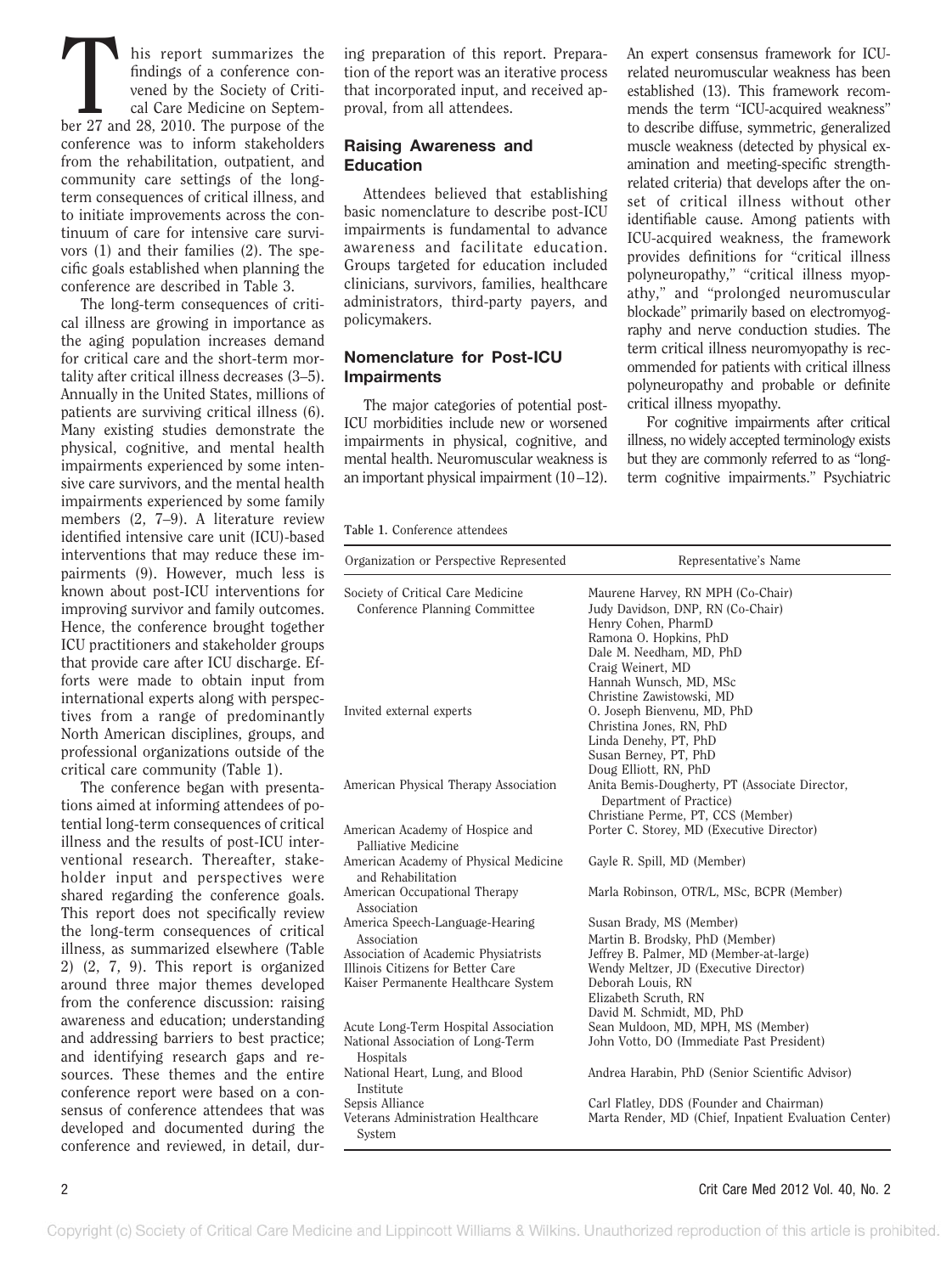| Complication                            | Description                                                                                                   | Selected Risk Factors                                                                                                                                                                                       | Natural History                                                                                                                                       |
|-----------------------------------------|---------------------------------------------------------------------------------------------------------------|-------------------------------------------------------------------------------------------------------------------------------------------------------------------------------------------------------------|-------------------------------------------------------------------------------------------------------------------------------------------------------|
| Patient outcomes<br>Pulmonary           | Impairment in spirometry, lung<br>volumes, and diffusion                                                      | Diffusion capacity: duration of mechanical<br>ventilation                                                                                                                                                   | Generally mild impairment with<br>improvement during first year, but can                                                                              |
| Neuromuscular/ICU-<br>acquired weakness | capacity<br>Includes critical illness,<br>polyneuropathy, and<br>myopathy                                     | Hyperglycemia                                                                                                                                                                                               | persist 5 yrs or more<br>Polyneuropathy may recover more slowly<br>than myopathy; can extend to 5 yrs                                                 |
|                                         | Disuse atrophy                                                                                                | Systemic inflammatory response<br>syndrome<br>Sepsis<br>Multiorgan dysfunction<br>Immobility/bed rest                                                                                                       |                                                                                                                                                       |
| Physical function                       | Impairment in ADL (ADL/IADL)<br>and 6-min walk distance                                                       | Systemic corticosteroids<br>-ICU-acquired illnesses<br>Slow resolution of lung injury<br>Age                                                                                                                | Some improvement in ADL within<br>months, but impairments may be seen<br>in ADL at 1 yr and in IADL at 2 yrs<br>Long-lasting impairment in 6-min walk |
| Psychiatric                             | Depression                                                                                                    | Preexisting IADL impairment<br>Traumatic/delusional memories of ICU,<br>sedation, psychiatric symptoms at<br>discharge, impairment of physical<br>function                                                  | distance vs. population norms<br>May decrease over first year                                                                                         |
| Symptoms                                | Posttraumatic stress disorder                                                                                 | Sedation, agitation, physical restraints,<br>traumatic/delusional memories                                                                                                                                  | Little improvement in first year                                                                                                                      |
|                                         | Anxiety                                                                                                       | Unemployment, duration of mechanical<br>ventilation<br>Overall risk factors: female gender,<br>younger age, less education, and pre-<br>ICU psychiatric symptoms, and<br>personality                        | May persist past first year                                                                                                                           |
| Cognitive                               | Impairments in memory,<br>attention, executive function,<br>mental processing speed,<br>visuo-spatial ability | Lower pre-ICU intelligence<br>ICU delirium<br>Sedation<br>Hypoxia<br>Glucose dysregulation                                                                                                                  | Significant improvement during first year,<br>with residual deficits up to 6 yrs later                                                                |
| Family outcomes                         |                                                                                                               |                                                                                                                                                                                                             |                                                                                                                                                       |
| Psychiatric                             | Depression                                                                                                    | Overall risk factors: female gender,<br>younger age, less education, pre-ICU<br>psychiatric symptoms, and personality,<br>distance to hospital, restricted visiting                                         | Depression and anxiety decrease over<br>time, but are higher than population<br>norms at 6 months                                                     |
| Symptoms                                | Posttraumatic stress disorder                                                                                 | Dissatisfaction with communication, ICU<br>physician perceived as "uncaring,"<br>passive preference for decision-making,<br>mismatch between involvement in<br>decision-making and preference               | Posttraumatic stress disorder and<br>complicated grief can persist 4 yrs or<br>more after death or discharge and may<br>not decrease over time        |
|                                         | Anxiety                                                                                                       | Severity of illness not associated with                                                                                                                                                                     |                                                                                                                                                       |
|                                         | Complicated grief                                                                                             | development of symptoms<br>Complicated grief is worse when family<br>does not have knowledge of patient's<br>wishes<br>In pediatric ICU, paternal stress after<br>discharge is associated with child stress |                                                                                                                                                       |
|                                         |                                                                                                               | in pediatric ICU                                                                                                                                                                                            |                                                                                                                                                       |

**Table 2.** Selected potential long-term patient and family outcomes after intensive care*<sup>a</sup>*

ADL, activities of daily living; IADL, instrumental activities of daily living; ICU, intensive care unit. *a* Adapted, with permission, from previous publication (9).

# **Table 3.** Goals of the conference

Understand the long-term outcomes of intensive care patients and their families, and identify gaps in the literature with respect to these outcomes

Identify stakeholders for sharing perspectives on the scope and nature of these long-term outcomes and develop relationships that lead to collaboration

Identify strategies and funding sources to better meet patient and family needs, including professional education, resource development, community outreach, and research

Explore how stakeholders can contribute to improving long-term outcomes of intensive care patients and their families after discharge from the hospital

symptoms occurring after critical illness (e.g., depression, anxiety, posttraumatic stress disorder) should be classified and diagnosed using existing sources (e.g., Diagnostic and Statistics Manual of Mental Disorders).

Attendees agreed that given the high frequency of multiple impairments after critical illness, awareness would be improved by use of a single term to identify

#### Crit Care Med 2012 Vol. 40, No. 2 3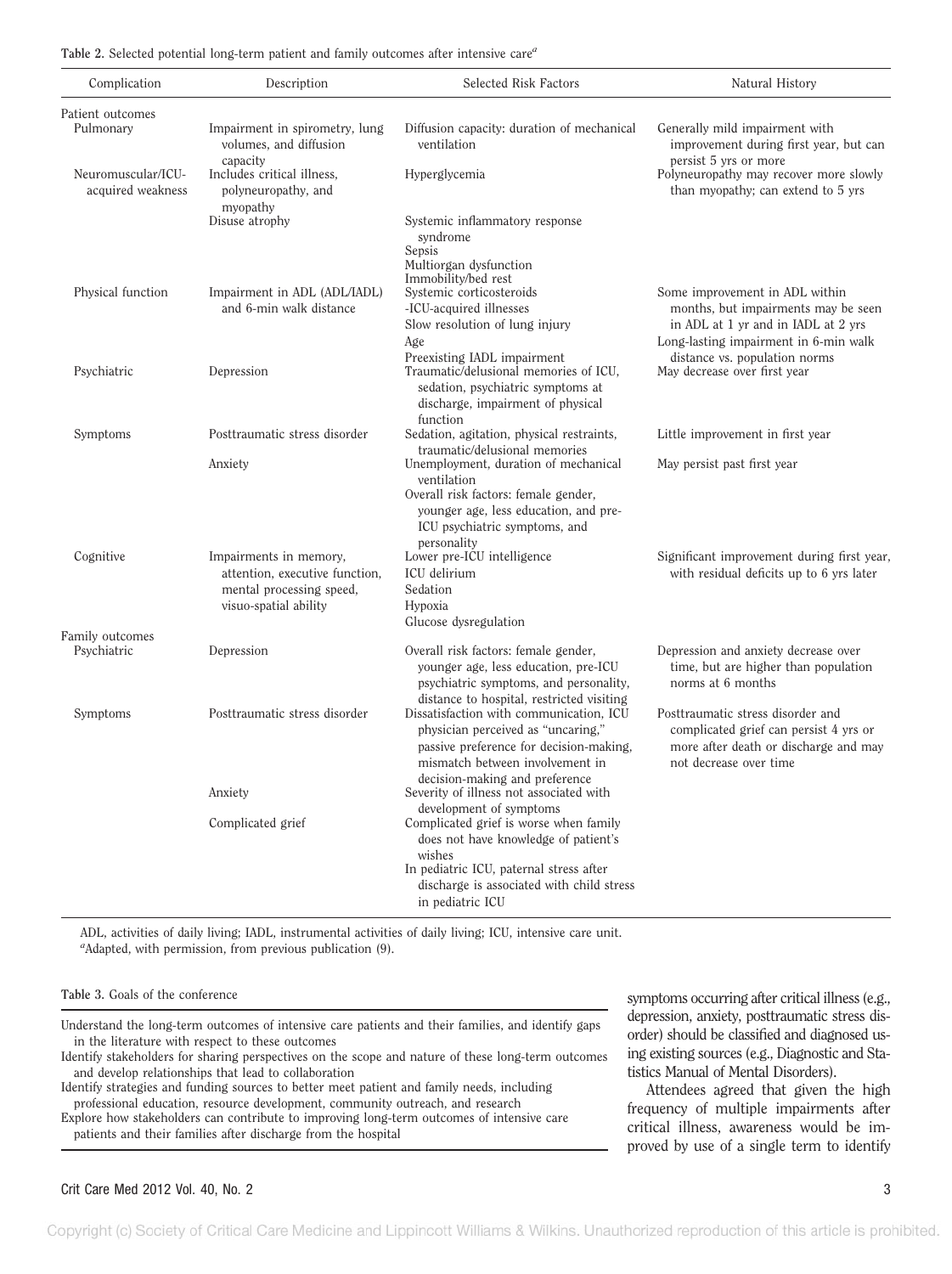

**Figure 1. Postintensive care syndrome (PICS) conceptual diagram.** *ICU*, intensive care unit; *ASD*, acute stress disorder; *PTSD*, posttraumatic stress disorder.

the presence of one or more of these impairments. The term "postintensive care syndrome" (PICS) was agreed on as the recommended term to describe new or worsening impairments in physical, cognitive, or mental health status arising after critical illness and persisting beyond acute care hospitalization. The term PICS could be applied to a survivor or family member (Fig. 1). Because of the co-occurrence of problems across these three categories of health status, attendees believed that a syndrome-based term is appropriate. Attendees hoped that creation of the PICS term would facilitate awareness among stakeholders, prompt screening for these problems by outpatient clinicians, and lead to greater investigation into the epidemiology, pathophysiology, treatment, and prognostication of the specific morbidities that follow critical illness, as has occurred with the term "postcardiac arrest syndrome" (14, 15). Through defining PICS, conference attendees did not intend for investigation, diagnosis, and treatment of specific impairments to be overlooked in favor of any collective therapy for multiple impairments across all survivors and families.

#### **Awareness and Education Strategies**

Several strategies were identified for raising awareness and educating stakeholders, including publication of conference proceedings, review articles (9) and newsletters, and the creation of a multifaceted tool kit (e.g., fact sheet, annotated bibliography, slide presentation). Identifying a famous ICU survivor to serve as a national spokesperson was identified as a long-term goal for raising awareness.

Attendees identified specific barriers to awareness. The largest barrier was the existence of "silos" among clinician groups. These silos include the barriers between critical care and rehabilitation specialists working within the ICU as well as gaps that occur, even within a clinical specialty, when a patient moves from the ICU to ward and outpatient settings. Bringing together relevant organizations and clinical disciplines in this conference is a first step in facilitating integration across these silos.

#### **Understanding and Addressing Barriers to Best Practice**

Conference attendees identified barriers that challenge providing coordinated and comprehensive care for patients and families after discharge. The major issues discussed were the context of medical care for ICU patients and the underutilization of rehabilitation specialists in improving post-ICU patient outcomes.

# **The Context of Medical Care for ICU Patients**

Critical care has historically been provided in isolation from patients' primary care providers (16). ICU discharge notes and treatment plans frequently focus on organ-specific issues, with less focus on functional impairments. Furthermore, on discharge from the ICU, survivors frequently have impaired memory regarding their ICU stay. Sudden acquisition of numerous new and unrecognized functional and cognitive impairments that have complex multifactorial causes and unclear treatments can be confusing to survivors, families, and clinicians (9, 10, 17– 19). The current level of discharge planning and communication with survivors, families, and clinicians may be inadequate given our current knowledge of the magnitude of post-ICU impairments and patients' potential stress and cognitive impairment (20, 21). Furthermore, there are important deficits in primary care clinicians' awareness and preparation to provide and coordinate care for survivors. Furthermore, outpatient providers are often unable to provide feedback to ICU staff regarding survivors' long-term outcomes, creating a potential missed opportunity for education and process improvement for critical care clinicians.

# **Underutilization of Rehabilitation Specialists and Potential Solutions**

Physiatrists (physicians specializing in physical medicine and rehabilitation) and other rehabilitation clinicians (physical therapists, occupational therapists, speech language pathologists, and psychologists) attending the conference agreed that physiatry and the rehabilitation team are important for coordinating post-ICU care for survivors. Despite the expertise of rehabilitation clinicians in addressing impairments commonly experienced by survivors, several barriers to their integration in post-ICU care were identified. These clinician groups may have limited awareness of the possible long-term consequences of critical illness. ICU survivors do not have a recognized rehabilitation pathway, such as traumatic brain injury or stroke. Existing clinical training programs for rehabilitation clinicians have limited exposure to critical care issues. Ideas for addressing these barriers include having a rehabilitation-focused group within the Society of Critical Care Medicine and having the rehabilitation professional societies offer educational programs and specialist certification in critical care/acute care for interested members. ICU follow-up clinics also may help integrate critical care and rehabilitation expertise to better-identify and manage post-ICU morbidities (22).

Attendees recommended examining successful rehabilitation and recovery models from other areas in medicine, such as stroke rehabilitation or oncology (23, 24). Similar to critical care, oncology involves complex medical care and previously lacked focus on survivors' long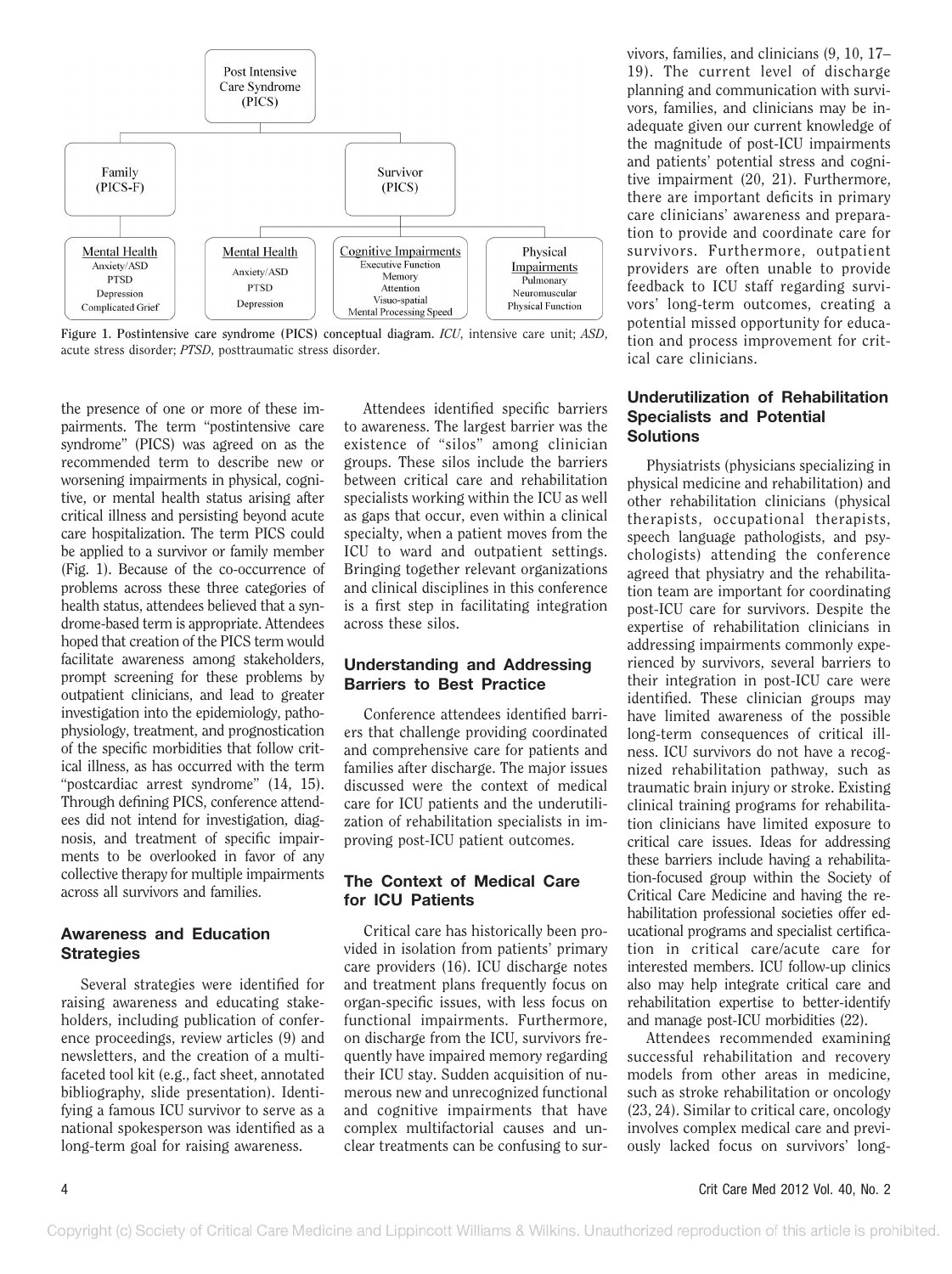term outcomes. However, for more than two decades, strong clinical and research advocacy has focused interest on understanding and improving the long-term complications of cancer and oncology care. This effort has included better integration of oncology clinical programs with primary care providers, and research funding and leadership from the National Cancer Institute and the Centers for Disease Control and Prevention (16). Rehabilitation programs for chemical dependence were also discussed given their emphasis on recovery as a process requiring long-term commitment from survivors, family/friends, and clinicians. Finally, the expertise of the Veterans' Affairs healthcare system in the investigation and management of traumatic brain injury, posttraumatic stress disorder, and cognitive rehabilitation could be applied to intensive care survivors and families.

Funding for rehabilitation care poses several potential barriers to survivors' recovery. Current requirements for insurance coverage for acute inpatient rehabilitation in the United States generally specify that patients must be able to tolerate a minimum of 15 hrs of rehabilitation services per week. However, because of severe deconditioning, many ICU survivors may be unable to initially tolerate this intensity of rehabilitation. Consequently, they may be discharged to subacute rehabilitation facilities once their acute medical issues are resolved, or to long-term acute care hospitals if greater medical specialization is required. The complexity and magnitude of the rehabilitation needs of post-ICU patients may exceed the capabilities of some facilities and result in a delay or inability of survivors to reach their full potential during recovery.

Regulatory requirements for acute inpatient rehabilitation in the United States frequently require that at least 60% of patients have a primary or secondary diagnosis that is among a list of diagnoses deemed appropriate. Although anoxic brain injury and critical illness polyneuropathy are qualifying diagnoses, other conditions common in ICU survivors, such as delirium and ICU-acquired weakness, are not. This 60% rule can be an important barrier to admitting ICU survivors for acute inpatient rehabilitation.

For outpatient rehabilitation services, funding-related barriers also exist. Survivors may have limited or no insurance coverage for these services, or they may be unable to arrange transportation for their appointments. An ideal setting for survivors would be comprehensive multidisciplinary outpatient ICU follow-up clinics that provide assessments from all relevant clinician groups and that coordinate a plan for rehabilitation care. However, such clinics often require funding from foundations and disease-specific associations (e.g., cystic fibrosis, [www.](www.cff.org/LivingWithCF/CareCenterNetwork/) [cff.org/LivingWithCF/CareCenterNetwork/\)](www.cff.org/LivingWithCF/CareCenterNetwork/) to operate. Finally, insurance may not cover the cost of medications prescribed on discharge, resulting in nonadherence to treatment plans.

#### **Identifying Research Gaps and Resources**

Uncertainty exists regarding the best approaches for providing post-ICU care. A small noncontrolled study of ICU survivors in the United Kingdom demonstrated that a 6-wk program consisting of a 2-hr outpatient class and two unsupervised home-based exercise sessions per week showed feasibility and improvement in walk tests and anxiety and depression scores (25). A randomized trial of U.K. ICU survivors evaluated a rehabilitation manual that included self-directed exercises, psychological advice, and information about the after-effects of critical illness and the importance of smoking cessation. This trial demonstrated improved physical function-related quality of life at 6 months, a trend toward decreased depression symptoms, and increased smoking cessation (26, 27). However, a randomized trial of home-based physical rehabilitation (including a handbook, in-person evaluation, and personalized rehabilitation programming) demonstrated no benefits in physical function-related quality of life or secondary outcomes in an Australian setting (28). Important differences in patient characteristics (e.g., longer ICU stay in U.K. study) and less access to routine rehabilitation therapy in the United Kingdom may explain differences in findings compared with the Australian trial. Furthermore, a randomized trial of nurse-led outpatient follow-up after ICU in the United Kingdom demonstrated no benefit in quality of life or secondary outcomes (29). Finally, giving survivors diaries documenting day-to-day details of their ICU stay after their discharge demonstrated a reduction in posttraumatic stress disorder and symptoms of anxiety and depression (30, 31).

With this limited base of clinical trials for outpatient management of survivors, attendees identified important research gaps related to the mechanisms and epidemiology of post-ICU morbidities and specific patient subgroups and research areas.

## **Mechanisms of Post-ICU Morbidities**

There is a lack of basic science and translational research to understand post-ICU impairments. Given the number of domains that may be impaired, the multiple likely mechanisms of injury associated with critical illness and the variety of possible interventions, conducting investigations with findings applicable to all survivors is challenging. Some mechanisms common to critical illness, such as hypoxia, hypotension, inflammation, glucose dysregulation, catabolism, and nutritional deficiencies, may lead to multiple impairments that interact with each other (32–38). Treatments provided during critical illness, including endotracheal intubation, bed rest/immobilization, frequent use of benzodiazepines, other sedatives, and physical restraints, and interruption of the sleep–wake cycle also may contribute to post-ICU impairments (30, 39-48). Greater research is needed to understand common mechanisms and specific pathologic processes and associated mechanisms of individual impairments.

## **Epidemiology of Post-ICU Impairments**

Epidemiologic studies are needed to better-define the scope of post-ICU impairments and associated costs of care. Such data are needed at the individual patient level to identify the specific types of patients who are at greatest risk for specific impairments and factors affecting the trajectories of recovery. At the hospital level, research is needed to create a "business case" for investment in rehabilitation services for ICU patients (49). Finally, at the regional and national level, epidemiologic research is required to aid in health policy and planning, and in coverage decisions by insurers.

Observational studies and phase II and III trials are required. Observational research is needed to understand which patient subgroups may respond, may not respond, or may be harmed by interventions such as intensive rehabilitation in,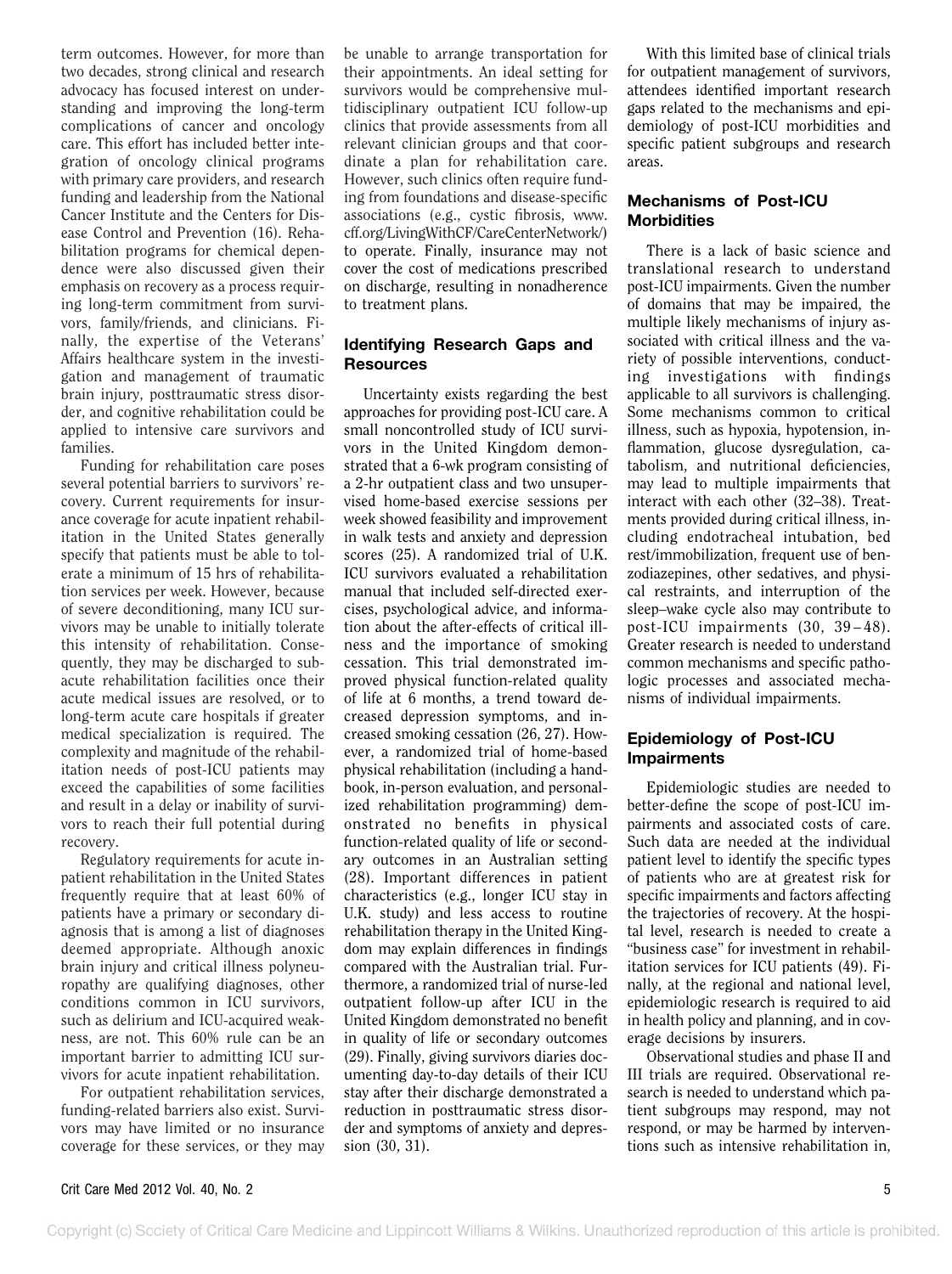or immediately after, the ICU. Prospective cohort studies also allow simultaneous examination of multiple exposure– outcome associations to permit efficient screening of potentially beneficial therapies that can be more definitively investigated in subsequent randomized trials (50, 51). When compared to other literature (e.g., oncology), critical care has little research prospectively evaluating long-term patient outcomes extending beyond 1 or 2 yrs after critical illness (16). The few existing studies with data beyond 2-yr follow-up have been instrumental in demonstrating areas of true long-term morbidities (52), and the potential recurrence of morbidities in survivors followed-up for 5–8 yrs after ICU discharge (16, 53, 54). These existing studies should be supplemented with additional investigations to understand the generalizability of findings to larger samples and other geographic settings. Finally, information regarding post-ICU events experienced by survivors is necessary to more fully understand the post-ICU recovery process (55).

To help ensure comparability of findings across studies, attendees emphasized the importance of gaining consensus on a standard set of outcome measures, which have been validated in survivors. Such consensus has been helpful in measuring quality of life outcomes (56 –58), but much more work is required for other outcome measures. Instruments used in physical medicine and rehabilitation may need to be evaluated. Expanding previous systematic reviews of instruments used in critical care and instruments' test characteristics (i.e., reliability, validity, and responsiveness), along with a consensus conference, would be valuable (7, 59, 60).

## **Specific Patient Subgroups and Research Areas**

Intensive care patient subgroups for future research include geriatrics (61), pediatrics, and those with chronic critical illness or preexisting chronic disease (physical, cognitive, or psychiatric). These groups have received relatively less focus within existing ICU research. Strategies to prevent post-ICU morbidities in families are also underexplored (62–64).

Five additional research gaps were identified. First, a gap exists in understanding how to effectively and efficiently screen patients for specific post-ICU impairments to determine the need for further diagnostic work-up and treatment. Little evidence exists to support current informal recommendations (18) and U.K. guidelines for post-ICU care (65). Further investigation is needed regarding the design of post-ICU interventions (29, 66). Second, despite the emerging body of research investigating the outcomes of physical rehabilitation interventions conducted during and after ICU stays (43, 66 –70), there is little research evaluating the best methods for survivor cognitive rehabilitation and for psychiatric interventions. Given the link between a patient physical function and cognition and mental health (38, 71–73), interventions and outcome measures should be coordinated across the various post-ICU impairments. Third, both psychological interventions and complementary medicine interventions (including cognitive behavioral therapy, music therapy, and guided imagery) may be useful to address pain, anxiety, and stress (74). Fourth, given major sleep-related issues experienced by patients during and after ICU stays, the connection of sleep disorders to physical, cognitive, and mental health should be evaluated (75). Finally, problems related to the larynx, voice, and swallowing after extubation and their connection to longterm impairments represent another research gap (39, 44, 76).

## **Potential Research Resources**

Given the multidisciplinary nature of critical illness and recovery, the National Institutes of Health support critical care research at a number of its 27 Institutes and Centers. A NHLBI workshop focused on future clinical research priorities for acute lung injury recommended that evaluating the impact of interventions on long-term quality of life and functional outcomes should be a fundamental part of phase III trials (3). Other institutes with interest in aspects of critical care research include aging (61), general medical sciences, nursing, allergy and infectious diseases, child health, diabetes, and digestive and kidney diseases. One challenge with National Institutes of Health funding is the 5-yr cycle of funding, which makes studies of long-term outcomes difficult to design and fund. The federally funded Patient-Centered Outcomes Research Institute is being planned to provide direction in the selection and conduct of comparative clinical effectiveness research, which may influence clinical research directions for post-ICU impairments. The Department of Veterans Affairs also has funded ICU longterm outcomes research and is a leader in research in posttraumatic stress disorder. Finally, conference attendees agreed that their professional societies should explore adding critical illness-related rehabilitation to their research agenda for society-based research funding opportunities.

# **Limitations**

There are several limitations of this conference report. First, although research and educational issues were discussed, a complete agenda for improving these issues could not be developed during the 2-day conference. Activities are currently ongoing within the organizations represented at the conference to address specific issues raised. Second, neonatal, pediatric, and family aspects of PICS were not discussed in detail. This is caused, in part, by underrepresentation among conference attendees. Patient and family perspectives are particularly important in better understanding of the awareness and education issues reported on, including use of terminology such as PICS. Third, despite substantial efforts to engage other stakeholders, there was also a lack of representation from primary care practitioners, geriatricians, hospitalists, social workers, care coordinators, policymakers, and payers. Efforts are ongoing to engage these groups in future activities. Finally, the methods used to create the conference report did not include formal consensus methods. The report was a synthesis of the conference discussions that was revised and agreed on by the predominantly North American stakeholder groups and may not be generalizable outside of this context. Despite this limitation, we believe the conference is unique in bringing together a broad group of non-ICU professional organizations that actively contributed important perspectives regarding the conference objectives.

# **CONCLUSION**

With a growing number of patients surviving critical illness, there is an urgent need to more fully address the longterm consequences of intensive care for survivors and their families. This SCCM conference focused on improving these long-term consequences and discussed three major issues in the field: raising awareness and education, including introducing the term PICS to describe these long-term consequences, identify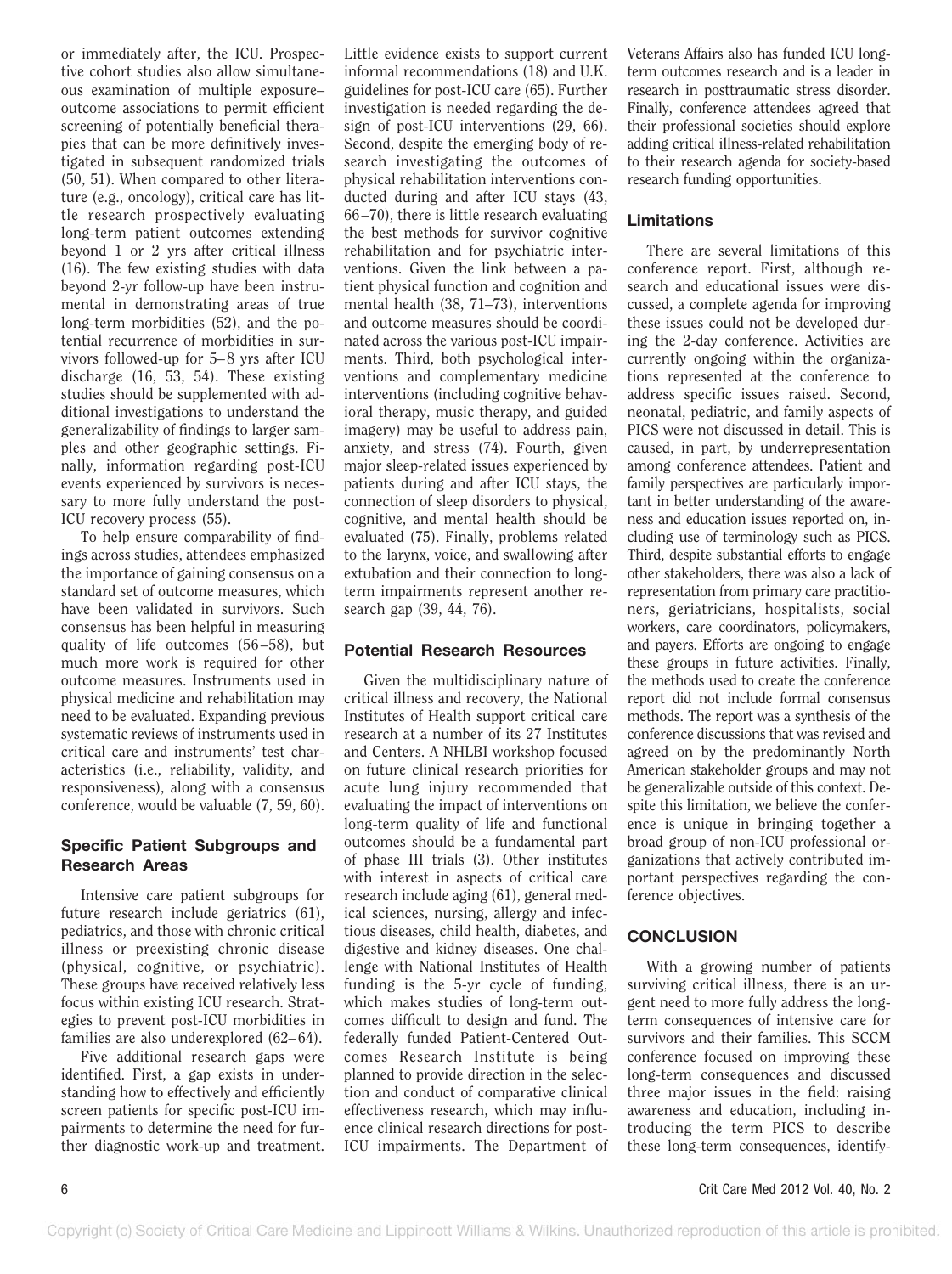ing barriers and solutions for comprehensive post-ICU rehabilitation, and identifying research gaps and resources across the spectrum from basic science to clinical research. Through the efforts of SCCM, in collaboration with conference stakeholder groups, these issues are being systematically addressed to help improve the long-term outcomes of critical illness for survivors and their families.

## **ACKNOWLEDGMENTS**

The authors acknowledge Society of Critical Care Medicine staff members, Patricia Glover, RN, MS, and Virginia (Ginger) Johnston for their assistance with planning and executing the conference that led to this report.

#### **REFERENCES**

- 1. Tanzman ES: Survivor. *Ann Intern Med* 2010; 153:416 – 417
- 2. Davidson JE, Powers K, Hedayat KM, et al: Clinical practice guidelines for support of the family in the patient-centered intensive care unit: American College of Critical Care Medicine Task Force 2004 –2005. *Crit Care Med* 2007; 35:605– 622
- 3. Spragg RG, Bernard GR, Checkley W, et al: Beyond mortality: Future clinical research in acute lung injury. *Am J Respir Crit Care Med* 2010; 181:1121–1127
- 4. Needham DM, Bronskill SE, Calinawan JR, et al: Projected incidence of mechanical ventilation in Ontario to 2026: Preparing for the aging baby boomers. *Crit Care Med* 2005; 33:574 –579
- 5. Carson SS, Cox CE, Holmes GM, et al: The changing epidemiology of mechanical ventilation: A population-based study. *J Intensive Care Med* 2006; 21:173–182
- 6. Wunsch H, Guerra C, Barnato AE, et al: Three-year outcomes for Medicare beneficiaries who survive intensive care. *JAMA* 2010; 303:849 – 856
- 7. Kentish-Barnes N, Lemiale V, Chaize M, et al: Assessing burden in families of critical care patients. *Crit Care Med* 2009; 37:S448 –S456
- 8. Jones C, Skirrow P, Griffiths RD, et al: Posttraumatic stress disorder-related symptoms in relatives of patients following intensive care. *Intensive Care Med* 2004; 30:456 – 460
- 9. Desai SV, Law TJ, Needham DM: Long-term complications of critical care. *Crit Care Med* 2011; 39:371–379
- 10. Herridge MS, Cheung AM, Tansey CM, et al: One-year outcomes in survivors of the acute respiratory distress syndrome. *N Engl J Med* 2003; 348:683– 693
- 11. De Jonghe B, Sharshar T, Lefaucheur JP, et al: Paresis acquired in the intensive care unit: A prospective multicenter study. *JAMA* 2002; 288:2859 –2867
- 12. Stevens RD, Dowdy DW, Michaels RK, et al:

Neuromuscular dysfunction acquired in critical illness: A systematic review. *Intensive Care Med* 2007; 33:1876 –1891

- 13. Stevens RD, Marshall SA, Cornblath DR, et al: A framework for diagnosing and classifying intensive care unit-acquired weakness. *Crit Care Med* 2009; 37:S299 –S308
- 14. Holzer M: Targeted temperature management for comatose survivors of cardiac arrest. *N Engl J Med* 2010; 363:1256 –1264
- 15. Nolan JP, Neumar RW, Adrie C, et al: Postcardiac arrest syndrome: epidemiology, pathophysiology, treatment, and prognostication. A Scientific Statement from the International Liaison Committee on Resuscitation; the American Heart Association Emergency Cardiovascular Care Committee; the Council on Cardiovascular Surgery and Anesthesia; the Council on Cardiopulmonary, Perioperative, and Critical Care; the Council on Clinical Cardiology; the Council on Stroke. *Resuscitation* 2008; 79:350 –379
- 16. Iwashyna TJ: Survivorship will be the defining challenge of critical care in the 21st century. *Ann Intern Med* 2010; 153:204 –205
- 17. Fan E, Shahid S, Kondreddi VP, et al: Informed consent in the critically ill: A twostep approach incorporating delirium screening. *Crit Care Med* 2008; 36:94 –99
- 18. Volk B, Grassi F: Treatment of the post-ICU patient in an outpatient setting. *Am Fam Physician* 2009; 79:459 – 464
- 19. Papadakos PJ: Memories of the intensive care unit. *Crit Care Med* 2008; 36:1006 –1007
- 20. Cox CE, Docherty SL, Brandon DH, et al: Surviving critical illness: Acute respiratory distress syndrome as experienced by patients and their caregivers. *Crit Care Med* 2009; 37:2702–2708
- 21. Abbott KH, Sago JG, Breen CM, et al: Families looking back: One year after discussion of withdrawal or withholding of life-sustaining support. *Crit Care Med* 2001; 29:197–201
- 22. Robertson CM, Sauve RS, Joffe AR, et al: The registry and follow-up of complex pediatric therapies program of Western Canada: A mechanism for service, audit, and research after life-saving therapies for young children. *Cardiol Res Pract* 2011; 2011:965740
- 23. Herridge MS: Legacy of intensive care unitacquired weakness. *Crit Care Med* 2009; 37: S457–S461
- 24. Cameron JI, Gignac MA: "Timing it right": A conceptual framework for addressing the support needs of family caregivers to stroke survivors from the hospital to the home. *Patient Educ Couns* 2008; 70:305–314
- 25. McWilliams DJ, Atkinson D, Carter A, et al: Feasibility and impact of a structured, exercise-based rehabilitation programme for intensive care survivors. *Physiother Theory Pract* 2009; 25:566 –571
- 26. Jones C, Skirrow P, Griffiths RD, et al: Rehabilitation after critical illness: A randomized, controlled trial. *Crit Care Med* 2003; 31: 2456 –2461
- 27. Jones C, Griffiths RD, Skirrow P, et al: Smoking cessation through comprehensive critical

care. *Intensive Care Med* 2001; 27: 1547–1549

- 28. Elliott D, McKinley S, Alison J, et al: Healthrelated quality of life and physical recovery after a critical illness: A multi-centre randomised controlled trial of a home-based physical rehabilitation program. *Crit Care* 2011; 15:R142
- 29. Cuthbertson BH, Rattray J, Campbell MK, et al: The PRaCTICaL study of nurse led, intensive care follow-up programmes for improving long term outcomes from critical illness: A pragmatic randomised controlled trial. *BMJ* 2009; 339:b3723
- 30. Jones C, Backman C, Capuzzo M, et al: Intensive care diaries reduce new onset post traumatic stress disorder following critical illness: A randomised, controlled trial. *Crit Care* 2010; 14:R168
- 31. Knowles RE, Tarrier N: Evaluation of the effect of prospective patient diaries on emotional well-being in intensive care unit survivors: A randomized controlled trial. *Crit Care Med* 2009; 37:184 –191
- 32. Truong AD, Fan E, Brower RG, et al: Benchto-bedside review: Mobilizing patients in the intensive care unit–From pathophysiology to clinical trials. *Crit Care* 2009; 13:216
- 33. Davydow DS, Desai SV, Needham DM, et al: Psychiatric morbidity in survivors of the acute respiratory distress syndrome: A systematic review. *Psychosom Med* 2008; 70: 512–519
- 34. Hopkins RO, Weaver LK, Collingridge D, et al: Two-year cognitive, emotional, and quality-of-life outcomes in acute respiratory distress syndrome. *Am J Respir Crit Care Med* 2005; 171:340 –347
- 35. Duning T, van dH I, Dickmann A, et al: Hypoglycemia aggravates critical illnessinduced neurocognitive dysfunction. *Diabetes Care* 2010; 33:639 – 644
- 36. Hopkins RO, Weaver LK, Pope D, et al: Neuropsychological sequelae and impaired health status in survivors of severe acute respiratory distress syndrome. *Am J Respir Crit Care Med* 1999; 160:50 –56
- 37. Hopkins RO, Suchyta MR, Snow GL, et al: Blood glucose dysregulation and cognitive outcome in ARDS survivors. *Brain Inj* 2010; 24:1478 –1484
- 38. Hopkins RO, Key CW, Suchyta MR, et al: Risk factors for depression and anxiety in survivors of acute respiratory distress syndrome. *Gen Hosp Psychiatry* 2010; 32:147–155
- 39. Tadie JM, Behm E, Lecuyer L, et al: Postintubation laryngeal injuries and extubation failure: A fiberoptic endoscopic study. *Intensive Care Med* 2010; 36:991–998
- 40. Needham DM: Mobilizing patients in the intensive care unit: Improving neuromuscular weakness and physical function. *JAMA* 2008; 300:1685–1690
- 41. Girard TD, Jackson JC, Pandharipande PP, et al: Delirium as a predictor of long-term cognitive impairment in survivors of critical illness. *Crit Care Med* 2010; 38:1513–1520
- 42. Pandharipande P, Shintani A, Peterson J, et

Crit Care Med 2012 Vol. 40, No. 2 7